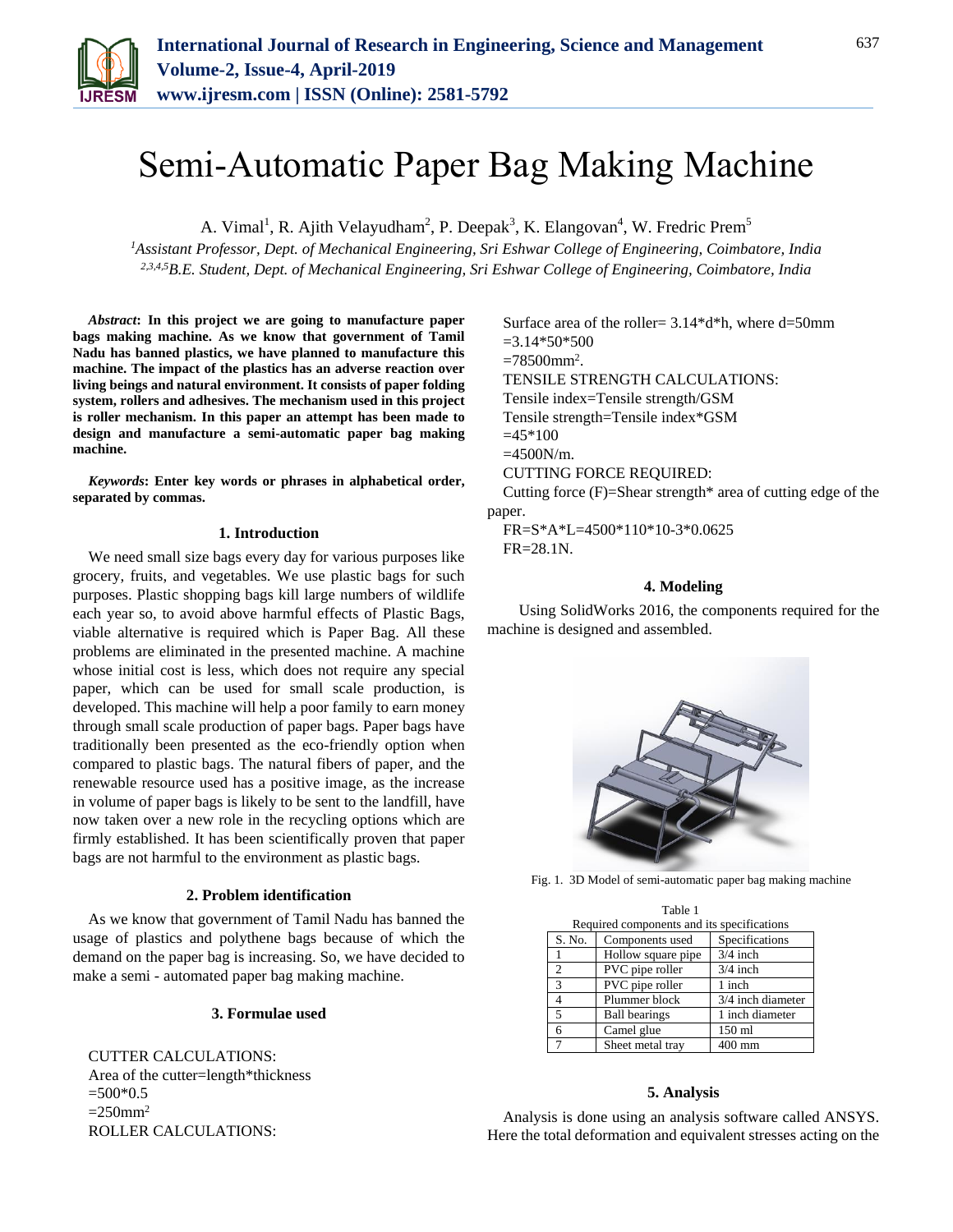

sheet of (100GSM) paper is calculated.





Fig. 3. Analysis for equivalent stress

## **6. Working**

Initially, the paper from the paper roll is allowed to pass through a roller made of PVC pipe (1inch). Then the glue is applied on the paper by means of a foam sheet which is wrapped over a shuttle cork box. The box is mounted on a (3/4 inch) PVC pipe. Then the paper is allowed to pass through the paper folding system which is made up of a sheet metal. While passing through this system paper gets folded in the shape of a bag. Finally, the paper is send to final roller where the paper gets compressed and it is cut by means of the sharp edges blades made of sheet metal.



Fig. 4. A prototype of semi-automatic paper bag making machine

#### **7. Conclusion**

Thus, we have come up with a low-cost semi-automatic paper bag making machine. We have been able to design and develop a semi- automatic paper bag making machine for different objectives using simple mechanisms. Thus in this paper the attempt made for designing and manufacturing of semi-automatic paper bag making machine was successful.

## **Acknowledgement**

Our humble thanks to Dr. R. Suresh Kumar, Head of the department (Mechanical), Sri Eshwar College of Engineering Coimbatore, for his valuable advice, permission and encouragement us to carry out this work successfully. Our sincere thanks to our guide Mr. A. Vimal, Assistant professor (Mechanical) and lab assistants of manufacturing laboratory, Cad laboratory of Sri Eshwar College of Engineering.

#### **References**

- [1] Subramanian Senthil Kannan Muthu, Yi Li, J. Y, Hu, P.Y. Mok,Xuemei Ding, "Eco-Impact of Plastic and Paper Shopping Bags'', The Hong Kong Polytechnic University, Instituteof Textiles & Clothing, Kowloon NA HONG KONG,College of Fashion, Donghua University, Shanghai, China.
- [2] Mangal Gogte, "Are Plastic Grocery Bags Sacking the Environment?", International Journal for Quality research UDK- 504.5:675.5, Economics Department K J Somaiya College of Arts & Commerce Vidyavihar, Mumbai 400 077, India.
- [3] Md. Abdul Jalil, Md. NannuMian, Muha, "Using Plastic Bags and Its Damaging Impact on Environment and Agriculture: An Alternative Proposal" International Journal of Learning & Development ISSN 2164- 4063.
- [4] Sílvia Calretas, Mário S. Ming Kong and Pedro Januário, "Paper-folding and Digital Systems: A New Approach to Architectural Logic and Structural Design" in 3rd International Conference on Informatics, Environment, Energy and Applications.
- [5] Maragaret E. Knight, "Paper Bag Making machine", US Patent No.116842.
- [6] Thivanka Kasun Gunawardena, P. R. Dadigamuwa and B. G. D. A. Madhusanka, "Low Cost Automated Machine for Paper Gathering and Folding" in European Journal of Advances in Engineering and Technology, 2015, 2(2): 40-43 Research Article ISSN: 2394 - 658X.
- [7] David, H. Myszka, "Machines and Mechanisms Applied Kinematic Analysis", Prentice Hall, 2012.
- [8] Kumar, R. S., Alexis, J., & Thangarasu, V. S. (2017). Optimization of high speed CNC end milling process of BSL 168 Aluminium composite for aeronautical applications. Transactions of the Canadian Society for Mechanical Engineering, 41(4), 609-625.
- [9] Kumar, S. R., Alexis, J. S., & Thangarasu, V. S. (2017). Experimental Investigation of Influential Parameters in High Speed Machining of AMS 4205. Asian Journal of Research in Social Sciences and Humanities, 7(2), 508-523.
- [10] Ganesh Kumar, S., Thirunavukkarasu, V., Sureshkumar, R., Venkatesh, S., & Ramakrishnan, T. "Investigation of wear behaviour of silicon carbide tool inserts and titanium nitride coated tool inserts in machining of en8 steel," International Journal of Mechanical Engineering and Technology, Volume 10, Issue 01, January 2019, pp. 1862-1873.
- [11] Kumar, S., Alexis, J., & Thangarasu, V. S. (2016). Prediction of machining parameters for A91060 in end milling. Advances in Natural and Applied Sciences, 10(6 SE), 157-164
- [12] Kumar, R. S., Thangarasu, V. S., & Alexis, S. J. (2016). Adaptive control systems in CNC machining processes--a review. Advances in Natural and Applied Sciences, 10(6 SE), 120-130.
- [13] Kumar, S., Alexis, J., & Dhanabalakrishnan K. P (2015). Application of ga & ann for the optimization of cutting parameters for end milling operation- a comparison. International Journal of Applied Engineering Research, 10(20), 18092-18107.
- [14] Ramakrishnan, T., & Pavayee Subramani, S. (2018). Investigation of Physico-Mechanical and Moisture Absorption Characteristics of Raw and Alkali Treated New Agave Angustifolia Marginata (AAM) Fiber. Materials Science, 24(1), 53-58.